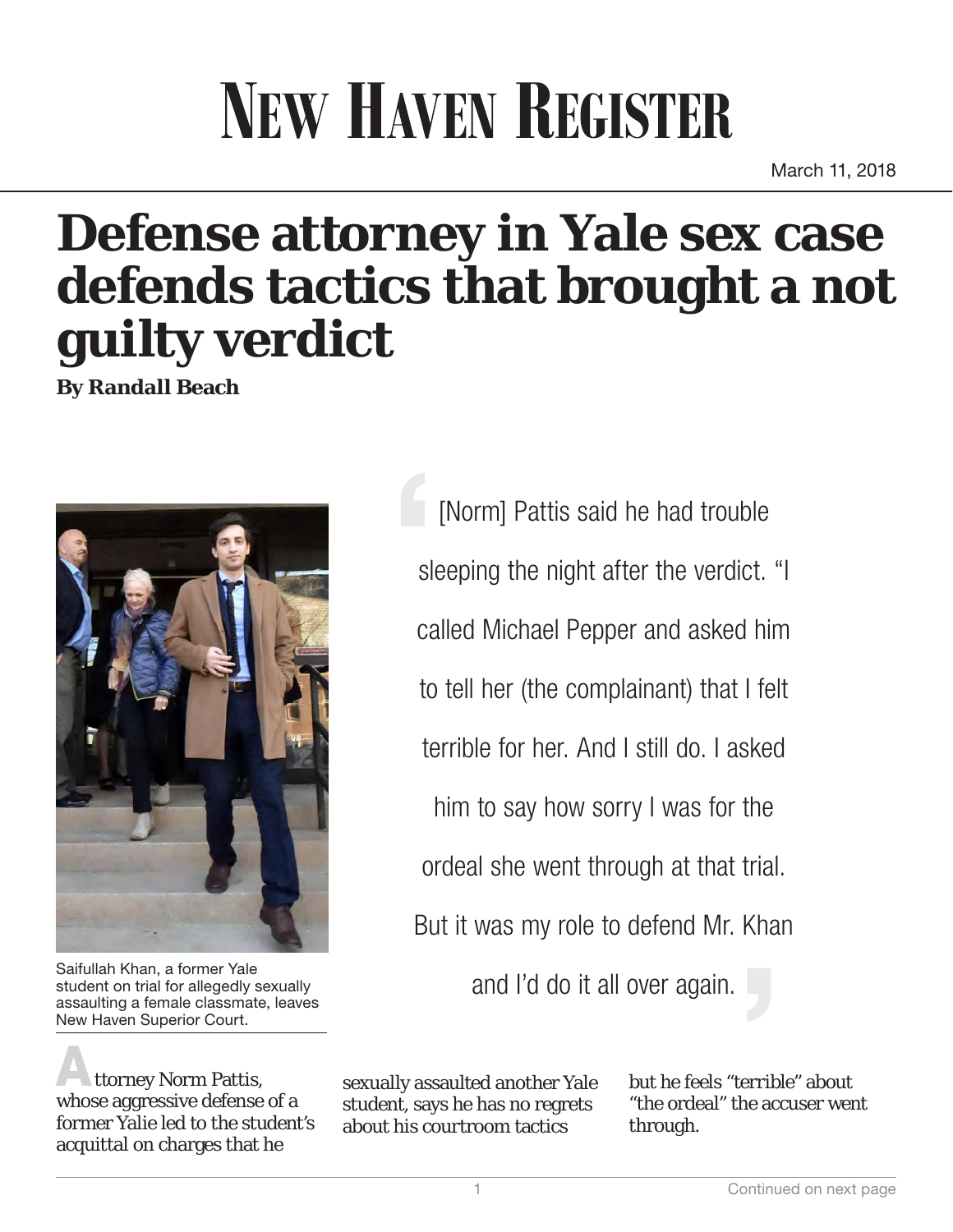In a trial marked by high emotions and graphic sexual testimony, a New Haven Superior Court jury of three women and three men last week found Saifullah Khan, now 25, not guilty of sexual assault in the first, second, third and fourth degrees.

Both Khan and his accuser testified during the trial, giving starkly different accounts of what happened in her bedroom in the early morning hours of Nov. 1, 2015, after a night of Halloween partying and drinking.

She testified first, spending almost three full days on the witness stand describing how Khan "raped me" after bringing her to her room at Yale's Trumbull College. She acknowledged she couldn't recall much of what happened because of her drunken state. But she insisted she did remember feeling him "on top of me" and "inside me" in the middle of the night. She said she tried to fight him off but was unable to do so.

Khan's testimony was delivered in a polite, low-key manner, contrasting with the demeanor of his accuser, who often wept as she spoke. He said he escorted her to her room after she vomited while sitting next to him during a Yale Symphony Orchestra concert at Woolsey Hall. He testified he said good night to her at her door but she invited him into her room and began to take off her Halloween costume. He said the oral sex and intercourse that followed was consensual.

That cat costume became one of the most controversial items in the trial. Pattis has been sharply criticized by the accuser's supporters for reminding the jurors that it featured a short skirt and a tube top without shoulder straps. But during an interview Saturday afternoon, Pattis noted it was Supervisory Assistant State's Attorney Michael Pepper "who brought the costume into the room and showed it to the jury."

Pattis added, "She chose that costume knowing she would see Mr. Khan that night at the party. As I pointed out during the trial, she could have gone as Cinderella in a long gown. Why did she choose that alluring cat costume?"

In a story on the trial's outcome by the New York Times, Laura Palumbo, identified as a spokeswoman for the National Sexual Violence Resource Center, "called the defense's line of questioning 'all victims' worst fears in coming forward.'"

"It is very intentionally working to trigger victim-blaming and stereotypes and misconceptions about sexual assault," Palumbo said in the Times' story. "You must be interested in sexual behavior just based on how you're dressed and drinking."

This strategy also angered many in the Yale community, including Amelia Nierenberg, a columnist for the Yale Daily News. She wrote that Pattis and his co-counsel, Daniel Erwin, had used the argument of "she was asking for it" by calling attention to her style of dress.

Nierenberg called this "a misogynistic tactic that men habitually use to silence women who have experienced sexual violence by blaming them for their own assaults. The clothes women choose to wear are never invitations for assault."

When asked to respond, Pattis, who had not read the column, called Nierenberg's overall argument against reinstating Khan to campus "naive" and "politically correct."

Pattis said "empathetic" Yale alumni who are "outraged by what's happening with Title IX issues on campus" helped pay for Khan's defense.

Pattis' closing argument to the jury sharply criticized how Yale students are taught and learn compared with in the past. "We didn't have gender sexuality studies when I went to college; we studied biology. We didn't try to construct a politically correct garden."

Pattis elaborated on this view during the Saturday interview. He described some Yale students as "mushy-minded people looking for 'safe spaces.'" As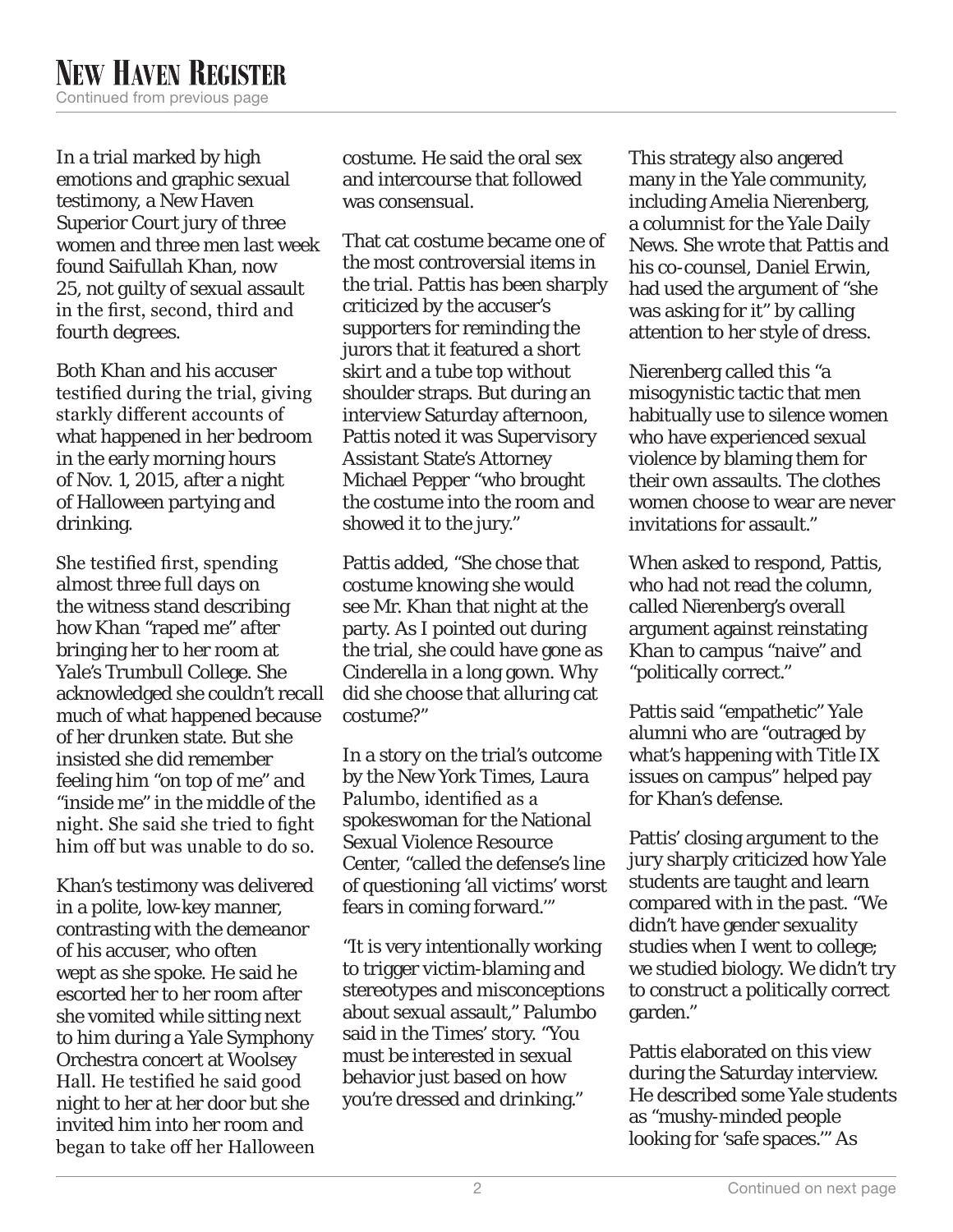## **NEW HAVEN REGISTER** Continued from previous page

for the #MeToo movement, Pattis said its supporters have "abandoned reason" and the wise principles of Aristotle.

"MeToo has gone a little crazy," Pattis added. "The men who have been accused should say: 'You've made these accusations; now prove it.'"

Pattis said Khan is "satisfied and happy" with the jury's verdict but has been "deeply wounded by the savage public hostility toward him." Pattis said he, too, is surprised by the reaction, calling it "chilling."

"He is reluctant to speak now because of this enormous hostility being directed at him," Pattis said. He noted Khan is trying to relax outside of Connecticut. He has uncles in Toronto and Virginia.

Pattis said the trial was particularly tension-filled for Khan because if he had been convicted, he would have faced not just prison time but also deportation after his release. He was born in Afghanistan, where one of his uncles, a government official, was killed by a Taliban bomb. Khan spent years living in a refugee camp in Pakistan.

Pattis said he decided to take on Khan's case because "I represent people in a jam. This was a kid in a jam."

A few days after the complainant made her accusations, Khan, then in his senior year, was suspended from Yale. He has

not been allowed to return. The complainant, a classmate of Khan's, graduated the following spring.

"He very much would like to finish his Yale degree," Pattis said of Khan.

Pattis noted Khan has a right to a hearing in front of the University-Wide Committee on Sexual Misconduct. This has been put on hold, awaiting the outcome of the criminal trial. Yale officials have declined to comment on the hearing and on the verdict.

The committee makes its findings based on a "preponderance of the evidence" rather than the guilt beyond a reasonable doubt standard in criminal courts. Pattis acknowledged this will make it harder for Khan to be readmitted to Yale.

Pattis maintained the committee's process is unfair to those who stand accused. He cited "political pressures" on the committee members and called the group "a political entity draped in the presumption of guilt."

Pattis also noted the accused are not given the right to crossexamine the accuser. "I don't think we would have won our case without cross-examination" (of the complainant).

During Pattis' lengthy crossexamination of her, he repeatedly quoted from what he termed the "flirtatious" texts she had sent Khan in the days before their sexual encounter. Pattis read aloud to the jurors a Shakespearean sonnet the woman texted to Khan. It began: "From fairest creatures we desire increase, that thereby beauty's rose might never die."

Moreover, a few hours after the alleged assault, she texted to him: "LOL" (laugh out loud). Pattis also brought this up during his closing argument.

Pattis recalled during the interview that when he asked the woman about the sonnet, she testified she didn't read all of it and was "mocking him" for his sense of self-importance. When asked about this and her other texts to Khan, she replied she texted everybody in the same manner.

"At that point I could see the jurors looking at me and asking themselves: 'Really?'" Pattis said.

Pattis said he has "no second thoughts or reservations" about how he cross-examined the complainant or any other moves he made during the trial.

Nevertheless, Pattis said he had trouble sleeping the night after the verdict. "I called Michael Pepper and asked him to tell her (the complainant) that I felt terrible for her. And I still do. I asked him to say how sorry I was for the ordeal she went through at that trial. But it was